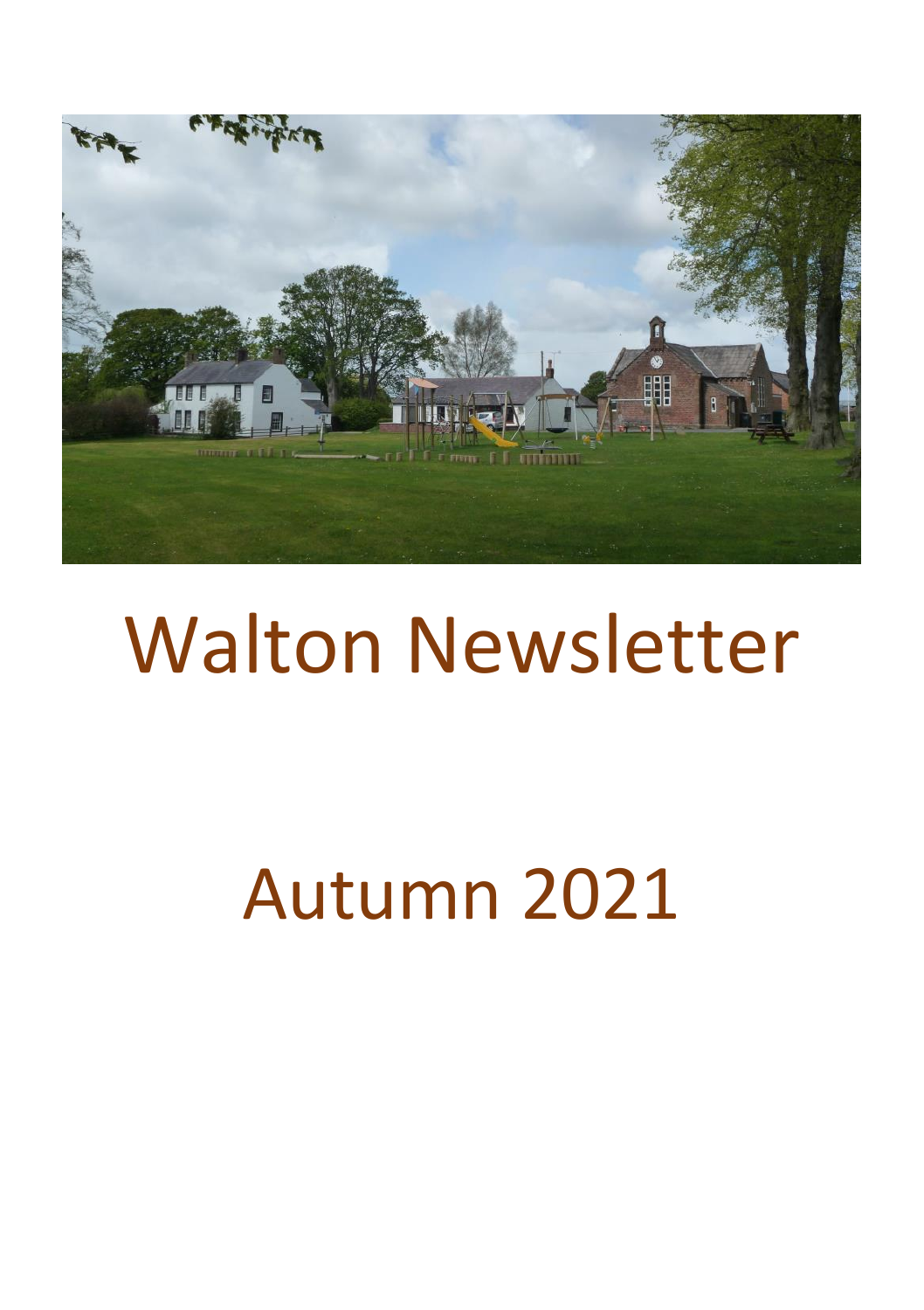

#### **Walton & Lees Hill CE Primary School News**

Caring, sharing and always learning [https://www.leeshill.cumbria.sch.uk](https://www.leeshill.cumbria.sch.uk/)

At the time of writing, school staff are busy making the final preparations for the start of the new academic year whilst the final summer holiday club session is in full swing at our school.

Our school environment has been the ideal setting for the four holiday club sessions we have hosted throughout the summer holidays. Local children have enjoyed the wealth of space in our school hall and our fantastic outdoor areas.



We have got so many things to look forward to as we return to school. To inspire our topic this half-term, our school field will be the venue for a camp out with evening team building activities and a campfire before a night in a tepee. The next day, children will participate in a survival workshop, to find out what life was like in the stone-age era.

This experience will build on our summer activity days at Whithaugh, when we had a sleepover in our school hall. Children in years 5 and 6 had a brilliant couple of days, with the opportunity to learn lots of new skills. Canoeing, archery and climbing were just a few of the experiences on offer, during our time there.

In addition to these activity days, we were able to provide all children in school with many experiences to end a very turbulent school year. The sun shone on our sports day at the beginning of July and in the last week of term, we welcomed Feet to Football, for a full day of activities with bubble footballs, inflatable penalty shoot out and football dartboard. We all literally had a ball!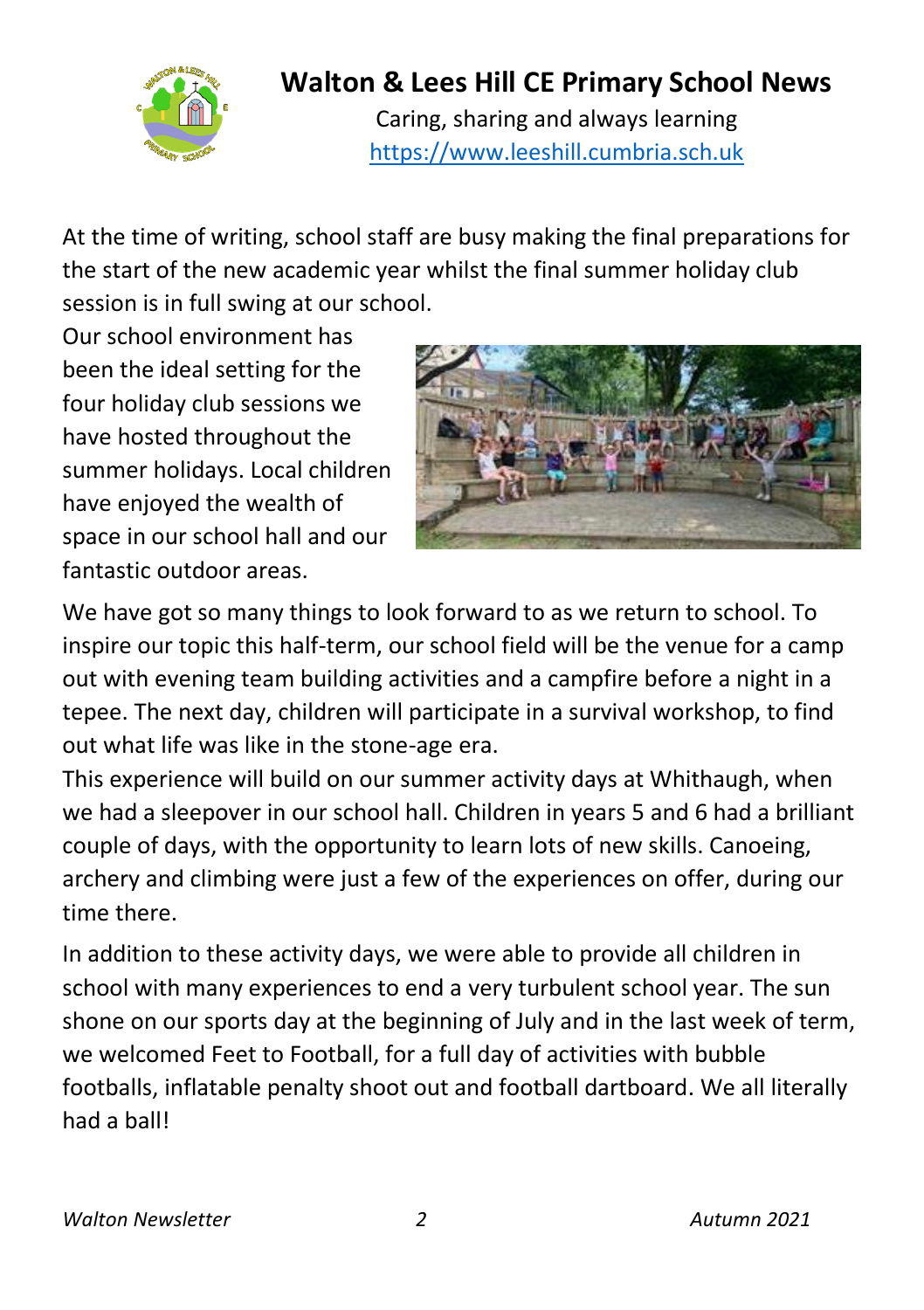

On Sunday 11th July, Kirkups fish and chip van visited our school for the first time. Thank you to those who attended to sample their wonderful were used on the day! We've had so many positive comments and lots of requests for their return, so pop the next visit in your diary!

*Friday 1st October will be fish and chip night 5:30pm-7:30pm* Everyone is welcome and our school grounds will be open for those who wish to stay to eat their fish and chips with friends.

Each half-term we focus on a Christian Value. As we return to school, generosity will be our theme. We will celebrate harvest time in October and we are kindly asking the community to help us out by being generous together. We would like any donations of harvest produce, to be used to make up parcels to be delivered to people in Walton.

Our whole school with spend the afternoon in Walton on Wednesday 13th October, using St Mary's Church as a base. Throughout the afternoon, we will make up and deliver parcels and end with harvest readings, songs and prayers on the green from 3pm.

Please come along and join us if you are able to and if you have any donations of produce, these can be brought along to church from 1pm on 13th October or they can be left with Helen at the tearoom beforehand.

*(continued on page 4)*

*Walton Newsletter 3 Autumn 2021*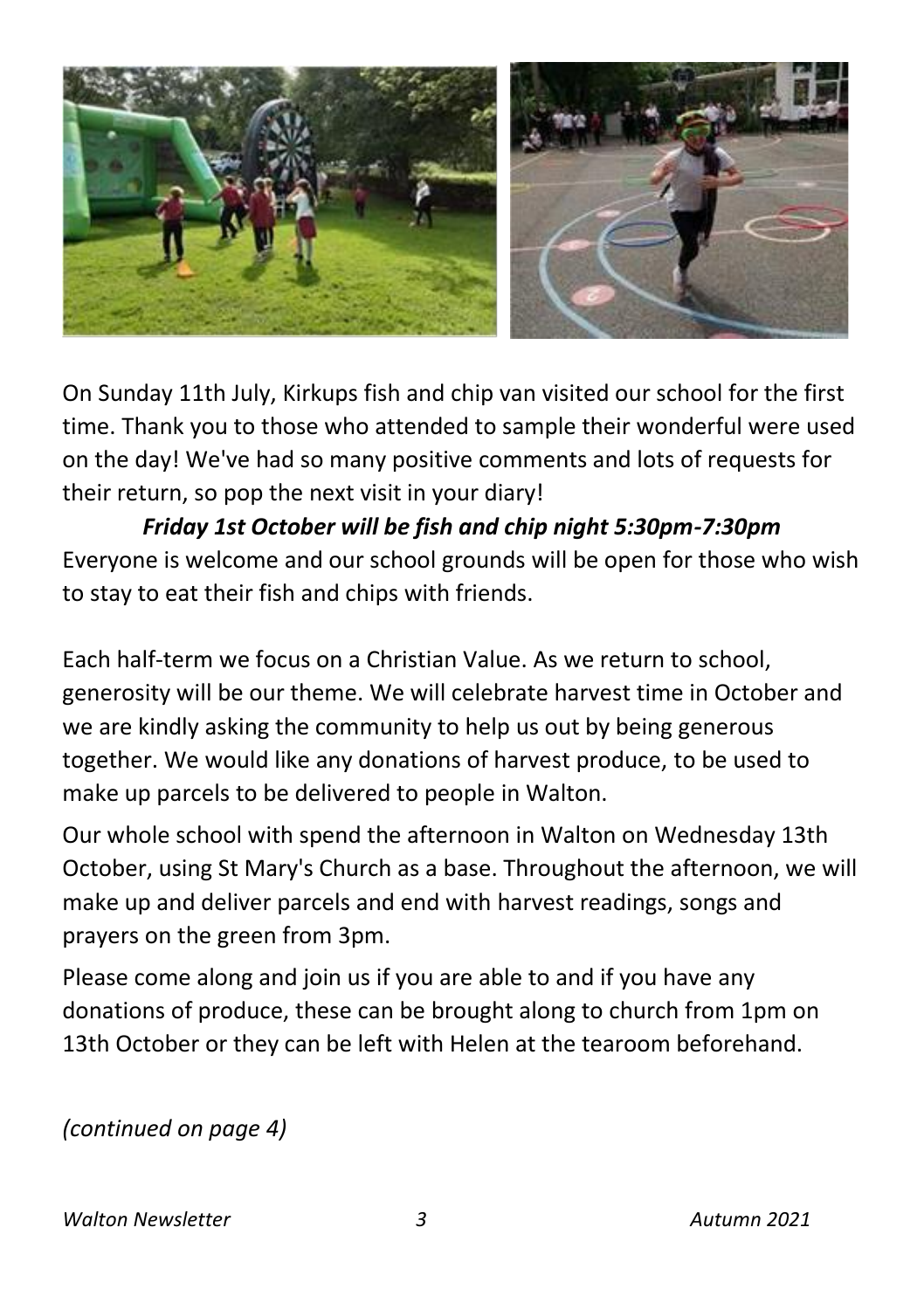#### **Walton & Lees Hill CE Primary School News** *(continued from page 3)*

Exciting news! We are delighted to be welcoming 2-year-olds to our school from mid-September. Childcare and education for 2-year-olds is something that our school can offer because of the staff expertise, indoor and outdoor resources and nurturing older children that we already have at our school. Please get in touch for more information about provision for 2-year-olds.

Did you know our school facilities are available to hire? We have a wealth of indoor and outdoor space, which could be ideal for meetings, sporting practise and events, parties and fitness classes.

If you or anyone you know is interested in using our school, then please give us a call on 016977 2577. *Fiona Stobbart and Lynn Rooney*  'God loves a cheerful giver' *2 Corinthians 9.7*



\* \* \* \* \* \*

#### **Walton Reading Room Cafe**

Wednesday to Sunday (10am to 4pm) **THRIFTY THURSDAY** back on the menu Main Course, Pudding & Drink only £8.00 Watch my Facebook page for up to date info. Free WiFi, Dog Friendly, People Friendly Helen **07794 388408**

\* \* \* \* \* \*



**Opening: Monday and Wednesday 09:30 - 12:00**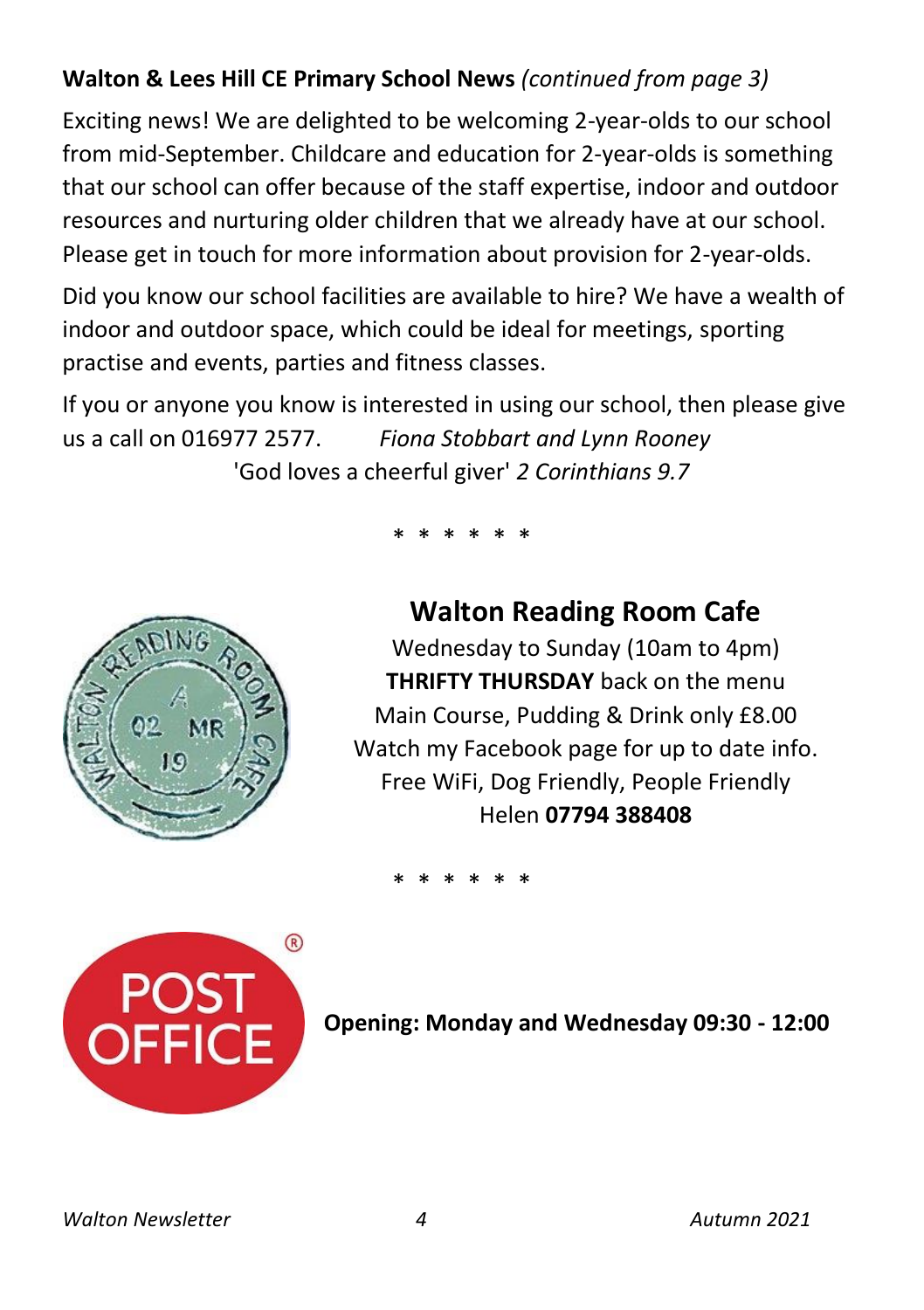#### **Village Hall News**



After being closed from March 2020 we are pleased that Walton Village Hall will reopen from September this year. The Post office will continue to open each Monday and Wednesday morning and Helen's tearoom will continue to

operate out of the Hall until she closes for Christmas.

We are looking forward to welcoming our regular user - Walton WI and Walton Young Farmers back from September.

\* \* \* \* \* \*



## **Walton Women's Institute**

Walton WI meets on the first Wednesday of every month. We have been lucky enough for most members to be able to meet online since May 2020 and have enjoyed listening to speakers and taking part in workshops led by people from all over the country, including a lady from Guernsey who talked to us about her childhood on the island during WW2, a facial using Neal's Yard products and a demo from Castle Chocolates in Carlisle on how they make their Easter eggs, as well as some delicious chocolates to try!

From September we are planning to meet back in the Village Hall, starting with Coffee & Cake on Wednesday 1 September at 7.30pm. If you would like to know about our WI, or would like to join us for our September meeting, please contact Una Armstrong on 016977 2730.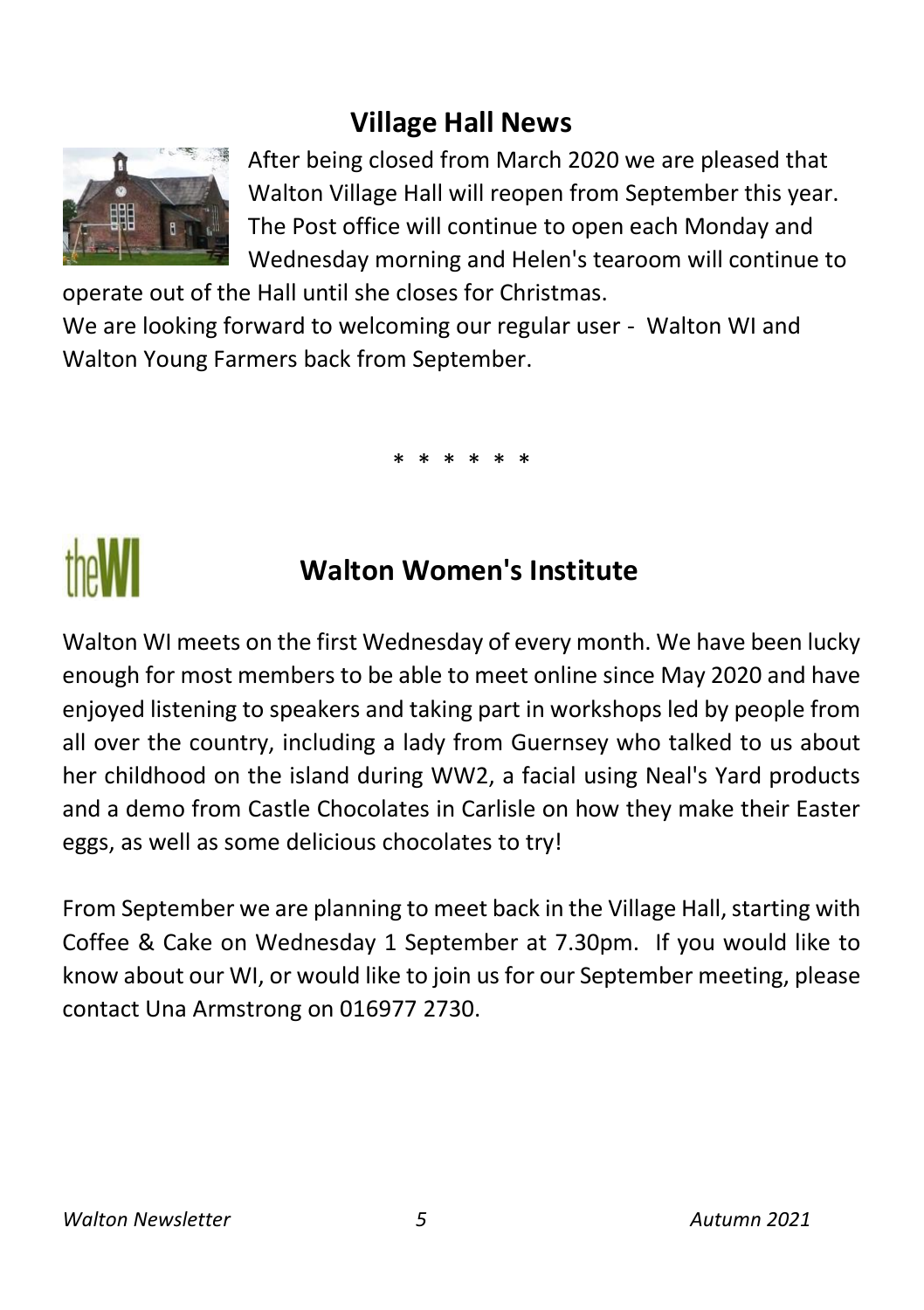

#### **Church News**

St. Mary's Church, Walton is part of the diocese with Lanercost Priory and Churches at Nether Denton and Gilsland. The Revd Angela Hughes serves all Churches and regularly leads worship at Walton.

We opened the Church again for communal and private worship, following a period of closure during Covid. During the closure of the Church building there were weekly services available via youtube, led by members of the Church community.

We are now able to have regular services at 11am. These are on the first and third Sundays in a month. The first Sunday is a Holy Communion service, either Anglican or Methodist led. The third service is a morning worship led by a lay member of the Church.

The Walton Church committee are always keen to welcome new members of the congregation and for further information on services or Church related matters please contact one of the Churchwardens: Phil Knowles (016977 41232) or Charlotte Shaw (01697 543002).

Thank you Everyone who helped out in the pandemic. Councillors and parishioners who cut and strim the grass.

\* \* \* \* \* \*

#### **Newspaper delivery**

Did you know we have a newspaper delivery system for anyone who would like to receive a daily or weekly newspaper? Papers are collected by volunteers each morning (Mon-Sat) from Brampton Post Office and are delivered to the newspaper box in the book/bus shelter, where each person then collects their own paper. If you would like to be included in the delivery system, please contact Chris Mitchelson at the Post Office, and they deal with all orders and payments.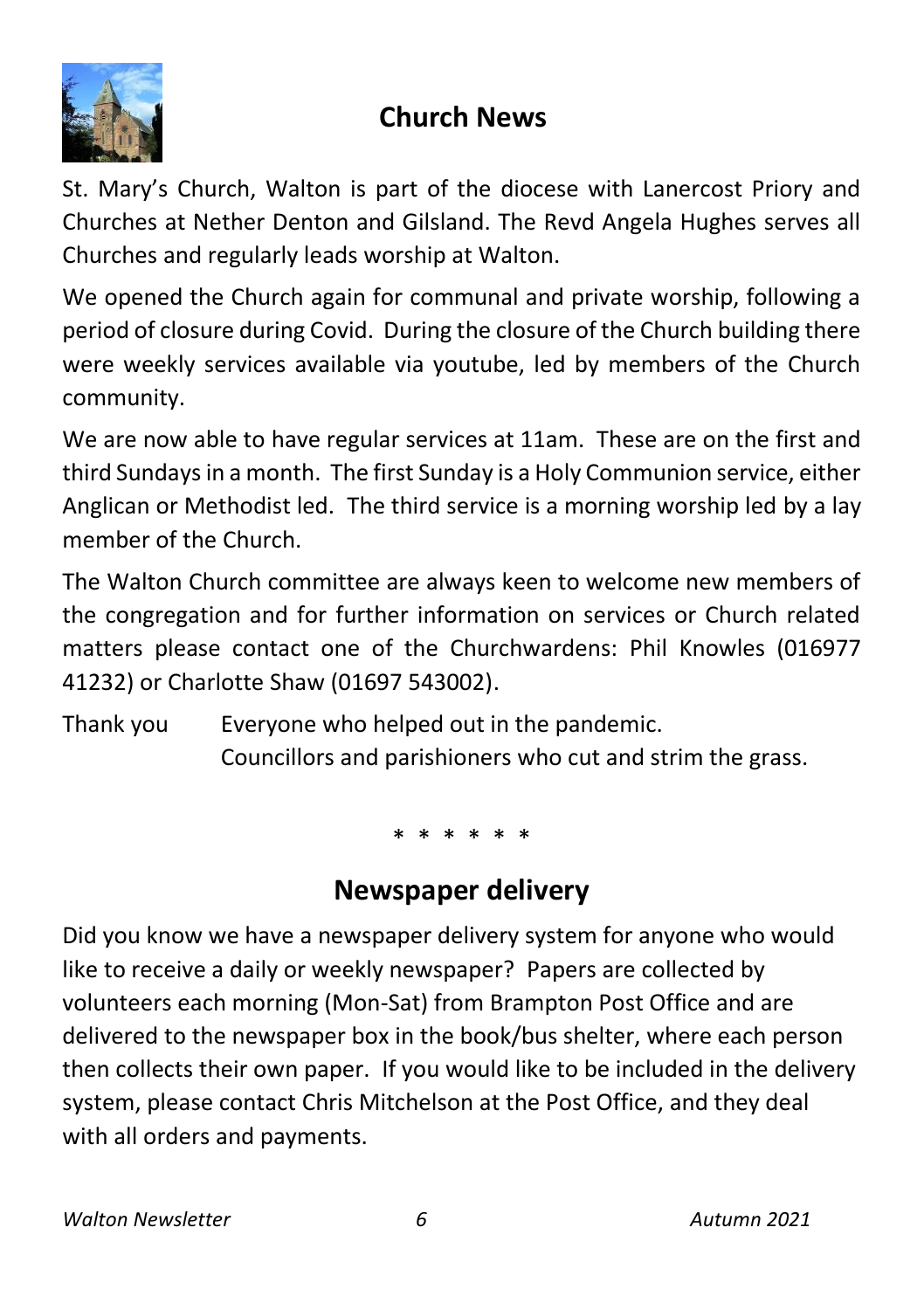### **Walton Reading Group**

We are pleased to be meeting together again after over a year of zoom meetings! Our meetings take place on the 2nd Thursday of the month in the Old Vicarage Brewery from 7pm. Anyone is welcome to come along, for more details please contact Emma on 016977 45409.

Here is a list of the books we will be talking about over the next few months:

- 09/09 Hamnet by Maggie O'Farrell
- 14/10 Hungry by Grace Dent
- 11/11 Away with the Penguins by Hazel Prior
- 09/12 Street Kid by Judy Westwater

\* \* \* \* \* \*

### **The Book Shelter**

We're sure you will have noticed that during April 2020 we moved the Book Swap out of the Village Hall and into the Bus Shelter as a way of giving people opportunities to get hold of books when all the libraries and shops were closed. We have received so many comments from people about how having access to books during the lockdowns has given them something to focus on and helped them pass the time - we are glad that people have found it useful.

Over time, the Book Swap has grown and grown—thank you to those who put the extra shelves up and to the passers by who stop and give it a tidy every now and then. Because it has proved so popular the Bus Shelter has now become the Book Shelter - we hope you continue to enjoy it!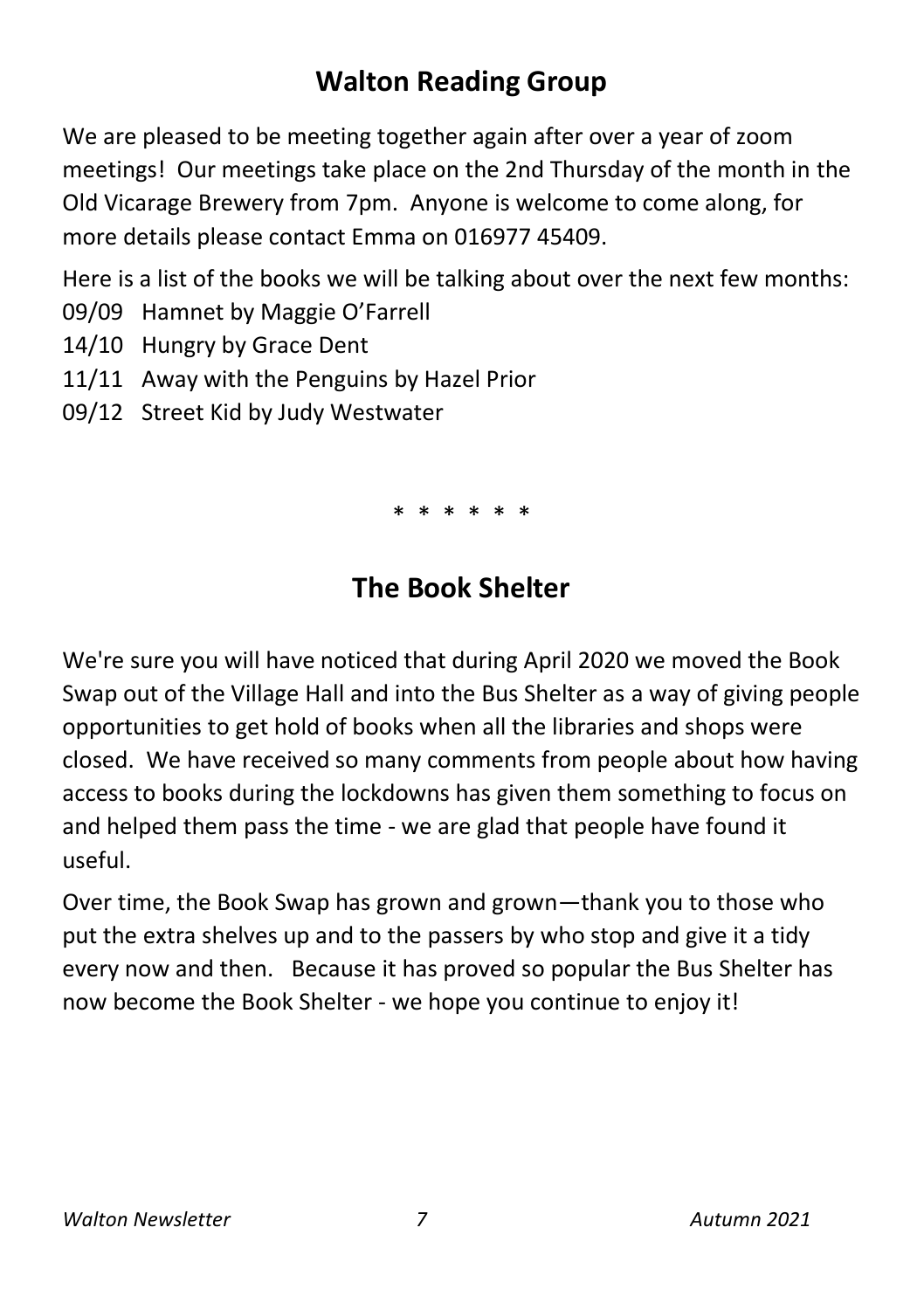## **Squirrels**

Brampton and District Red Squirrel Group are a registered charity who work within our area to preserve red squirrels in their natural environment.



Recently there have been many sightings of grey squirrels in our parish, but also a couple of sightings of a red squirrel. Red squirrels are native to our country, but their numbers have fallen significantly during the last century and they are now classified as endangered. Unfortunately, grey squirrels can carry a virus which doesn't appear to affect them but is deadly to red squirrels. The charity is able to provide live-catch traps to help remove grey squirrels from an area in order to help the red squirrels survive. They also keep a record of sightings of any squirrels to help monitor numbers in our area. Therefore, if you see any squirrels, either red or grey, in your garden or in the local area then please let Brampton & District Red Squirrel Group know.

If you would like to know more about the charity and the work they do, find out more about red squirrels and how to protect them, report squirrel sightings or speak to them about grey squirrel control, please contact Paul Bassindale on 07917 877303 or email: [banddrsg@gmail.com](mailto:banddrsg@gmail.com?subject=Red%20squirrels)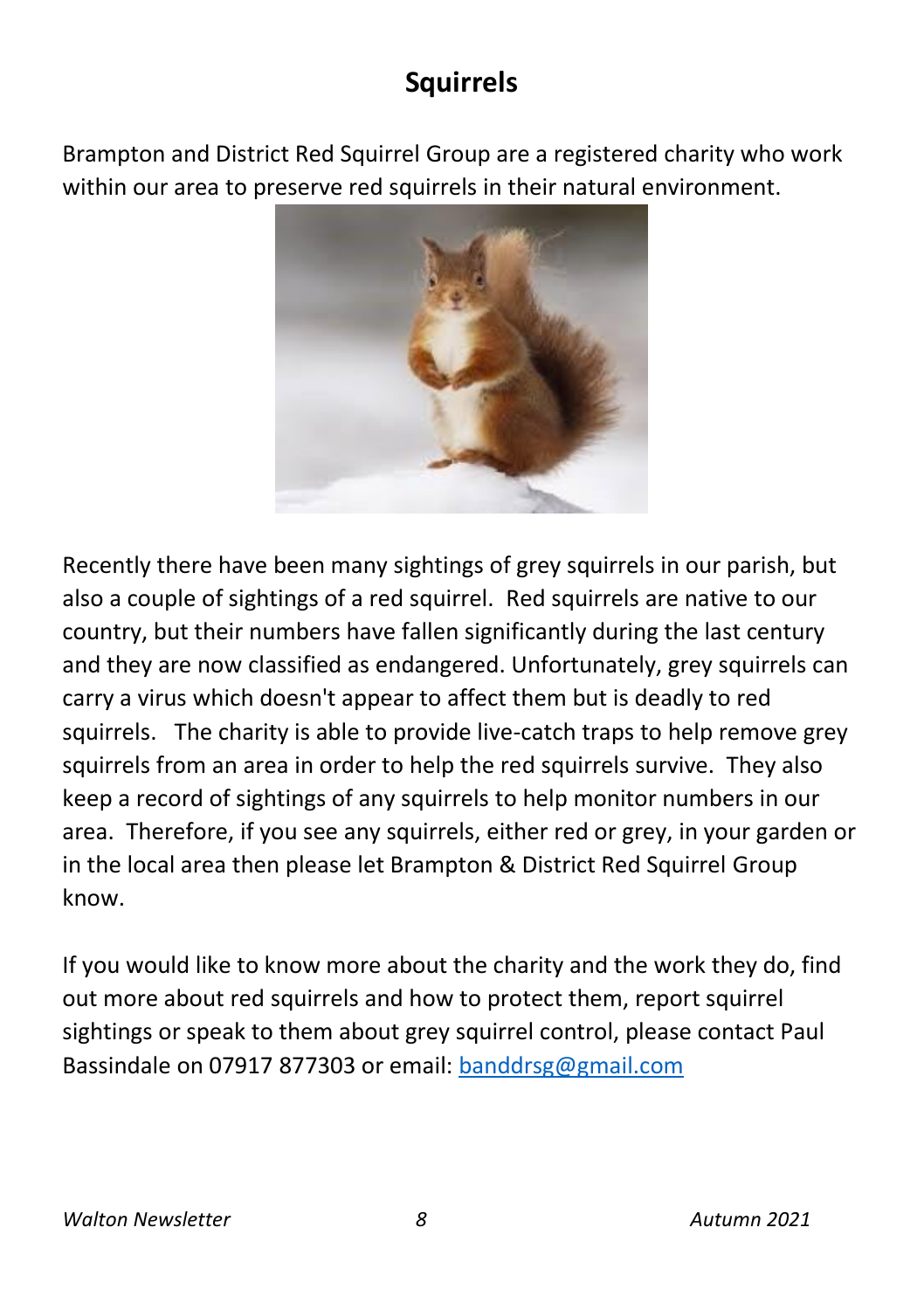#### **Parish Accounts 2020/2021**

| <b>Net surplus</b>       | £2,856 |
|--------------------------|--------|
| <b>Total Expenditure</b> | £5,397 |
| Website                  | £43    |
| Data Commissioner        | £35    |
| <b>Other Grants</b>      | £50    |
| Play area                | £50    |
| Misc repairs             | £137   |
| Vat                      | £323   |
| Audit fees               | £50    |
| Subscriptions            | £123   |
| Admin                    | £194   |
| Insurance                | £1,161 |
| Grass cutting            | £1,480 |
| Staff                    | £1,751 |
| <b>PAYMENTS</b>          |        |
| <b>Total Income</b>      | £8,253 |
| Insurance contribution   | £258   |
| <b>Interest Received</b> | £12    |
| Wayleave                 | £102   |
| Vat received             | £381   |
| Precept                  | £7,500 |
| <b>RECEIPTS</b>          |        |

Please note that the surplus does not take into account that the clerk resigned in December 2020 and the new clerk did not commence until March 2021 and does not cover for increases in insurance, tree management and grass cutting.